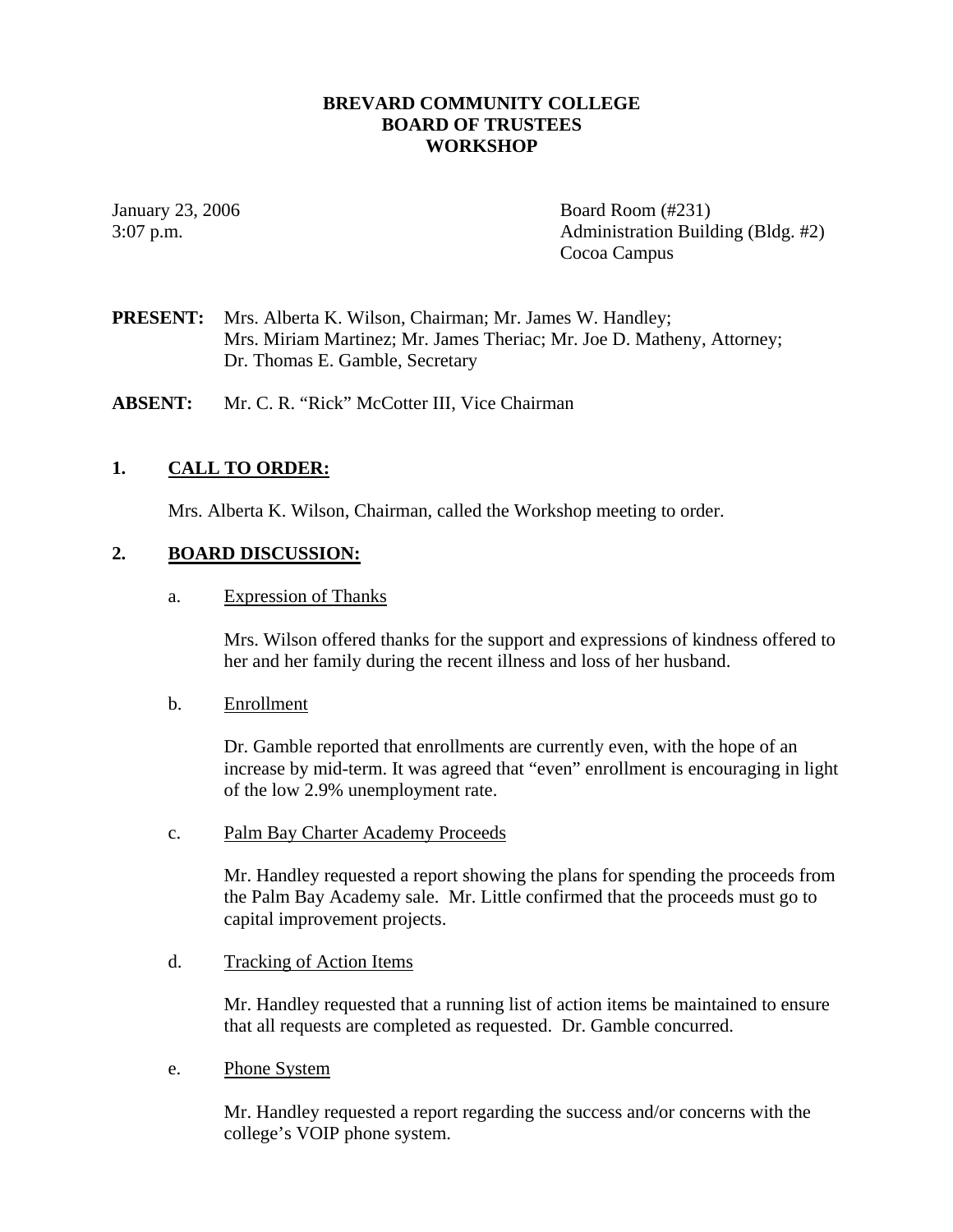Board of Trustees Workshop January 23, 2006 Page -2-

#### f. International Student Programs

Mr. Handley requested a report on the college's international student program. Dr. Gamble stated the college had been more active in the past in recruiting international students as CCID's home base; however, the Board who hired him recommended a de-escalation of these efforts. Therefore, no aggressive international marketing has been done in recent years. Currently the college averages 150-200 international students representing about 54 countries each year.

The Board concurred that an active discussion by the Board on this subject would be beneficial. Dr. Gamble reported he will attempt to provide a written report for the Board's review prior to the February retreat, which will include cost vs. benefit. Dr. Gamble reported that the student exchange program has not been successful as there are a limited number of American students desiring to study abroad.

# g. Aerospace Program Update

Mrs. Wilson requested a future update on the Aerospace Program. Dr. Gamble reported that an update will be provided in the late Spring. He stated that Dr. Koller provided a written status report, which is included on the last two pages of the Strategic Planning & Accountability Program report which was distributed with the Board package.

## **3. REPORTS REVIEW/DISCUSSION**

## a. Strategic Planning & Accountability Program - Mid Year Accomplishments/Progress Update Report

 Mr. Frank Billings, Associate Vice President, Institutional Effectiveness and Strategic Management, reported on the Strategic Planning and Accountability Program - Mid Year Accomplishments/Progress Update Report. He explained a slightly different process was used from the previous year as updates were provided mid-year versus quarterly with a year-end compilation report to be provided. Mr. Billings reported that the strategic managers are doing a superb job in identifying strategies to support the Board objectives in alignment with college goals and Florida Board of Education goals and strategic initiatives.

 Dr. Gamble reported he has requested Mr. Billings develop a summary report formatted using color-coding to enable a quick review in a more legible format.

## b. Fall 2005 Student Enrollment Profile Report

 Mr. Frank Billings, Associate Vice President, Institutional Effectiveness and Strategic Management, reported on the Fall 2005 Student Enrollment Profile Report which gives demographic and academic profiles of BCC students. The document provides a revealing steering document based on the demographic details which are updated four times each term. Mrs. Martinez requested that an analysis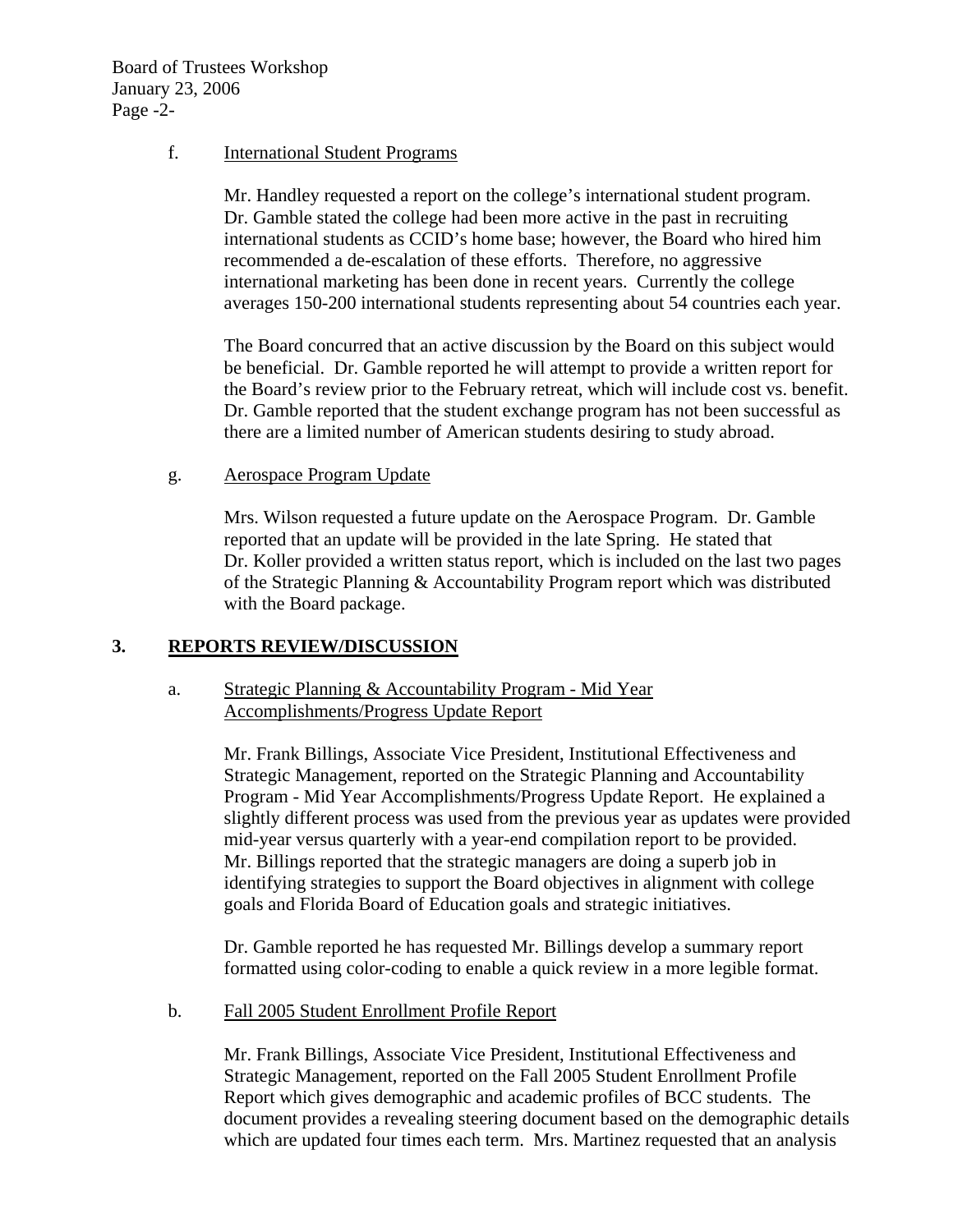Board of Trustees Workshop January 23, 2006 Page -3-

> of the data be provided to the Board so that appropriate strategies can be implemented based on trends.

 Mr. Handley suggested that data on FTIC students would be revealing, including what high schools these students come from. Dr. Gamble reported that increases in non-high school FTIC students is significant, as they have different requirements.

 Mr. Handley inquired if college students are being provided information on the international marketplace, as it will be imperative to students' future success. Dr. Gamble reported this is addressed in the Business curriculum. Mr. Billings reported that a course is also offered on electronic commerce and laws of imports/exports which are essential in today's world. Mr. Handley suggested that county businesses might have a need for this type of training for their staffs. Dr. Gamble reported that short term offerings on aspects of international trade are periodically provided by the Small Business Development Center (SBDC) at the request of local employers.

#### c. Brevard Community College Environmental Scan, FY 2006-2007

 Mr. Frank Billings, Associate Vice President, Institutional Effectiveness and Strategic Management, reported on the Brevard Community College Environmental Scan, FY 2006-2007. He reported that the aging demographics of the county are a major trend to watch. The average age in the county is currently 47 years of age. As most people in this age group do not have children in the K-12 system, less FTIC students out of high school are likely. Diversity trends are also significant. The increase of Hispanics is significant as the expectation is that the influx will only affect certain parts of the countries, with Florida and Texas being impacted most by immigration issues. This is significant to strategic planning due to the prediction that more than half of the Hispanic population will attend a community college at some time in their life.

 Mr. Billings reported that K-12 enrollments have slightly slowed nationwide, while K-12 Florida enrollments have increased due largely to increases in immigrant populations. This is significant to college planning as many of these students will have special remediation needs. Mrs. Martinez stated that the typical five-year old immigrant entering kindergarten now should be well-integrated into the American education system by the time they reach college age. She stated that data regarding newly immigrated Hispanics is more significant than the Hispanic population census on the whole. Mrs. Wilson stated that she believes the K-12 system are aware of these trends and are addressing ways to remedy future problems, such as increasing English As a Second Language (ESL) offerings, etc. Mr. Billings also reported a 14-16% increase in black population growth is expected in the next decade.

 Mr. Billings further reported on the importance of tracking significant economic trends effecting strategic planning, such as low unemployment rates, decrease in manufacturing jobs, etc. Maintaining communication with business leaders in the county will be essential to monitoring and adjusting curriculum to meet specific